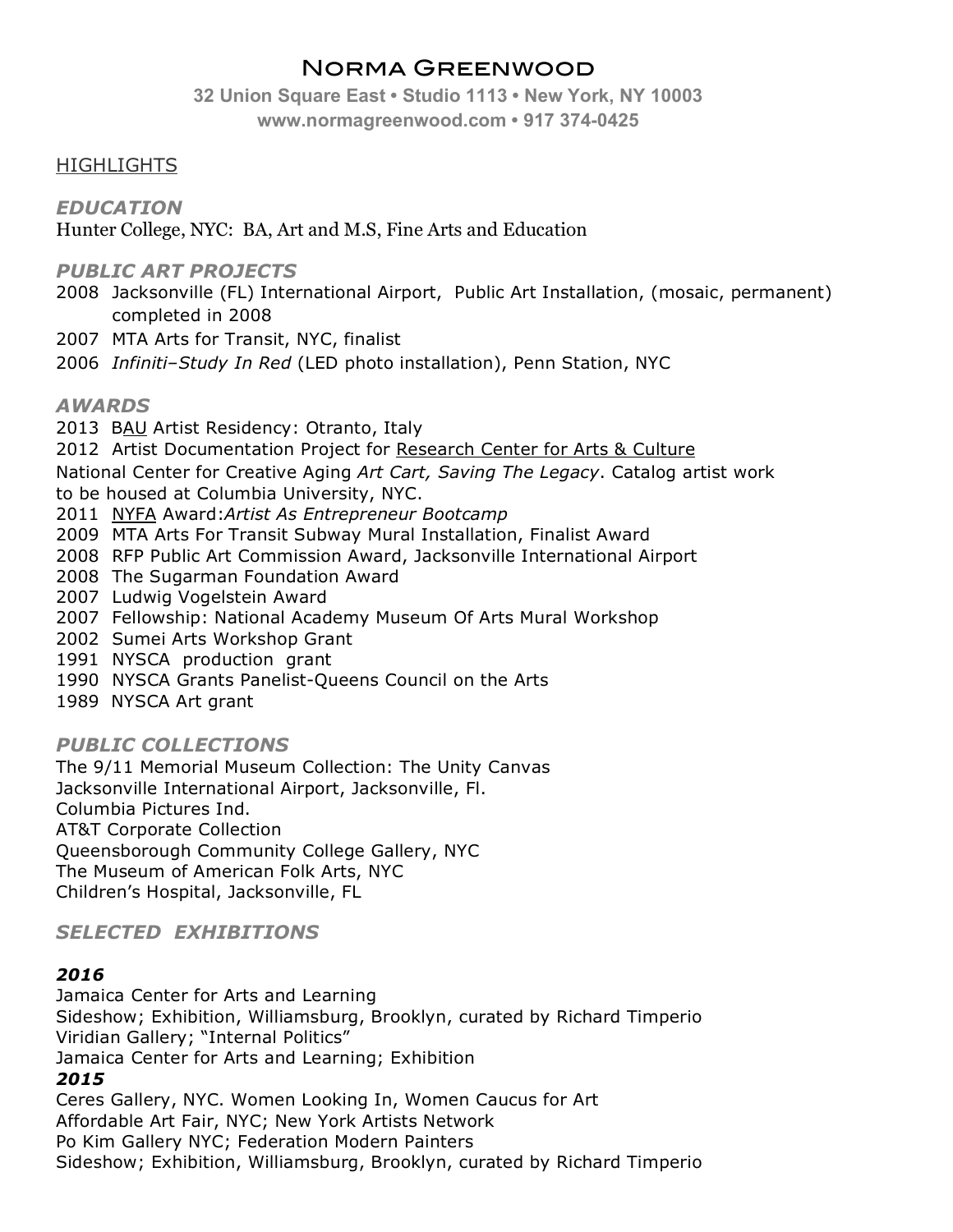### *2014*

Arts Guild New Jersey: Featured Artist Exhibiton and on-line Calendar Feature Sideshow; Exhibition, Williamsburg, Brooklyn, curated by Richard Timperio Hullaballoo : Armory Show

Featured in Winter edition Art/Image magazine*.*

Half The Sky, public art project Beijing, China. Womens Caucus For Art; Finalist

### *2013*

Curate NYC; online exhibition by guest curator Paz Tanjuaquio, Co-Founding Director, TOPAZ ARTS, Inc.

Jeffrey Leder; Small Works, exhibition. LIC. NY

La Guardia Community College, Queens, NY, "Bridging The Gap", Curated by Amy Winter Hektoen International Journal, Winter issue

New York University Kimmel Gallery, NYC; Exhibition

Gallery 128, "El Verano" Rivington St. NYC, curated by Kazuko Miyamoto

Sideshow; Exhibition, Williamsburg, Brooklyn, curated by Richard Timperio

St. Elizabeth College, Morristown,NJ, , "Personna" Curated by Virginia Fabbri

GE. Corporate Headquarters, Fairfield,Ct. "Picture That" curated by Valerie Cooper

## *2012*

Katonah Museum of Art, NY, Tri-State Exhibition, Donald Sultan, curator Jamaica [NY] Center for Arts and Learning (drawing), exhibition The Armory Show Fountain Art Fair, Hullaballoo Collective, NYC NYFA Headquarters Bootstrap Festival Exhibition, Brooklyn, NYC

## *OTHER EXHIBITIONS*

#### **2011**

The Brooklyn Artists Gym, Brooklyn, NY "Gentrified"

#### **2009**

The Chelsea Art Museum, NYC, Exhibition The Guild Hall, Easthampton, NY, Exhibition The Haskell Gallery, Jacksonville [FL] Airport

## **2008**

Cheryl Pelevin Gallery , Chelsea, New York, exhibition The Prince Street Gallery, Chelsea, New York, exhibition

#### **2007**

National Academy Museum, NYC, group exhibition

*Between Then and Now* solo installation, The Foundry, NYC, funded by the Queens Council on the Arts.

## **2006**

NYU Small Works Show curated by Jack Shainman

## **2005**

Guild Hall: Easthampton, NY Spring Exhibition

## **2004**

Sean Kelly Gallery, NYC, photographs, curated by Cindy Sherman Penn State College , Williamsport, PA, solo exhibition

#### **2003**